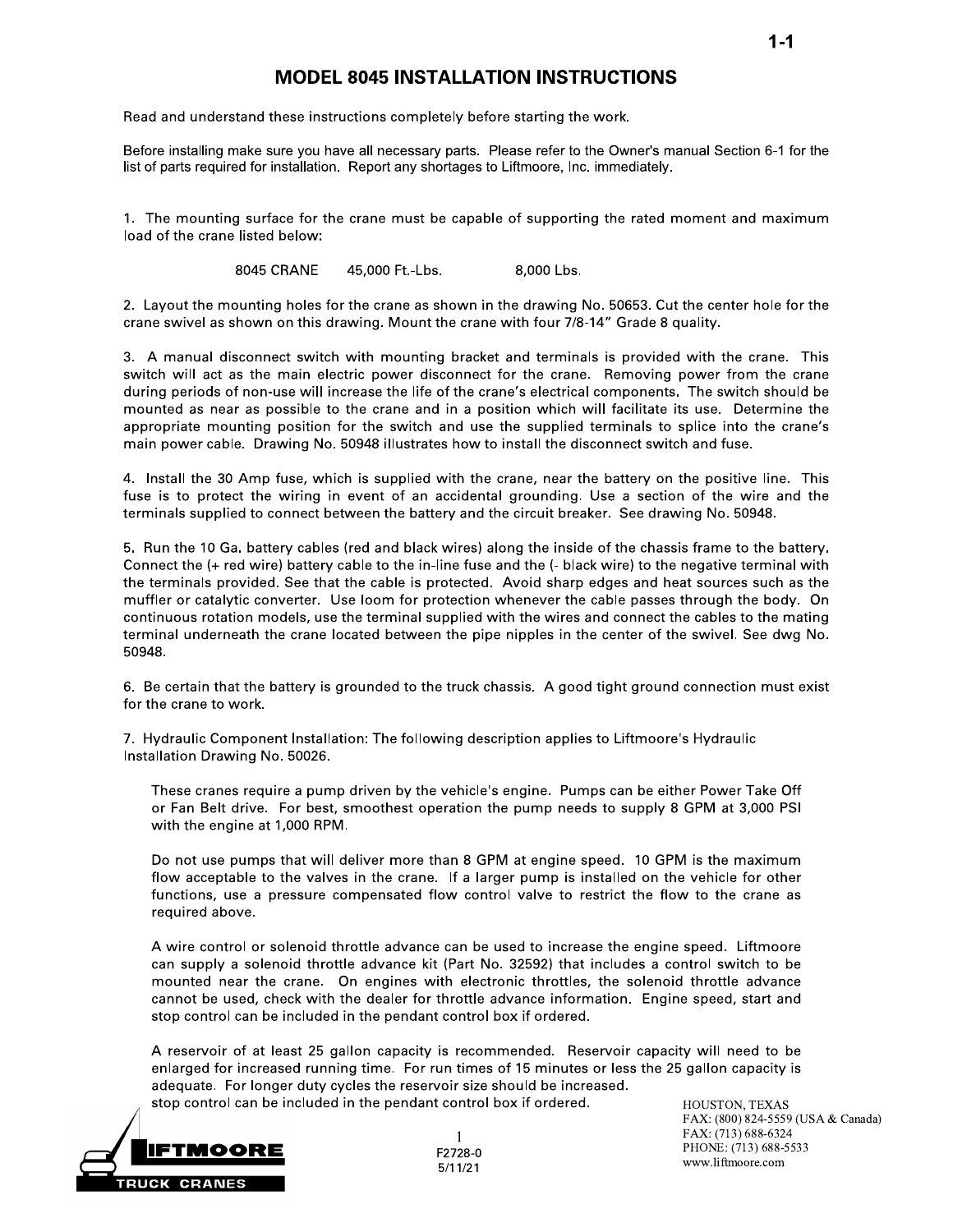## MODEL 8045 INSTALLATION INSTRUCTIONS, Cont.

These cranes require a pump driven by the vehicle's engine. Pumps can be either Power Take Off or Fan Belt drive. For best, smoothest operation the pump needs to supply 8 GPM at 3,000 PSI with the engine at  $1,000$  RPM.

Do not use pumps that will deliver more than 8 GPM at engine speed. 10 GPM is the maximum flow acceptable to the valves in the crane. If a larger pump is installed on the vehicle for other functions, use a pressure compensated flow control valve to restrict the flow to the crane as required above.

A wire control or solenoid throttle advance can be used to increase the engine speed. Liftmoore can supply a solenoid throttle advance kit (Part No. 32592) that includes a control switch to be mounted near the crane. On engines with electronic throttles, the solenoid throttle advance cannot be used, check with the dealer for throttle advance information. Engine speed, start and stop control can be included in the pendant control box if ordered.

A reservoir of at least 25 gallon capacity is recommended. Reservoir capacity will need to be enlarged for increased running time. For run times of 15 minutes or less the 25 gallon capacity is adequate. For longer duty cycles the reservoir size should be increased.

8. DO NOT RUN OIL THROUGH THE CRANE UNTIL THE OIL HAS BEEN FILTERED. An adapter union matching the crane fittings is included. Connect the supply and return lines together using this adapter,  $C$  circulate the oil through the filter to insure a clean supply. After the pump has filtered 1.5 times the reservoir capacity, hook the hoses to the crane. It is now ready to run.

9. Connect the hydraulic hoses to the fittings projecting below the crane. The pressure hose must be connected to the port marked "P" (No. 8 size fitting). This is the smaller of the two fittings. The return line to the tank must be connected to the port marked "T" (No. 10 fitting). This is the larger of the two fittings. The port letters are stamped on the bottom of the swivel.

10. Verify that the anti two-block will stop extension out and winch up when the Bail arms device is lifted by either function. The Crane Assembly drawing in the owner's manual illustrates how the Bail arms should be installed on the crane.

11. READ AND UNDERSTAND OPERATORS MANUAL BEFORE OPERATING CRANE. Operate the crane through all its functions. Check that each switch operates the correct function. Verify speed of the unit.

12. A boom support is required for this crane. For bodies shorter than 132", place the support so that the traveling block hook is secured and does not block the truck cab door.

13. An outrigger rated at least that of the crane must be installed to keep the crane as level as possible under all expected working conditions. Keeping the crane level reduces the loads on the rotation gear. This will also protect the truck's springs, axle, and wheels when heavy loads are suspended from the crane. OSHA requirements require a stability test be performed on this installation.

14. Extra rear spring leaves or heavy coil springs may be needed to keep the truck level when the crane is mounted on corner or off center locations.

15. Place these instructions with the Operators Manual.

16. Load Chart and stability test decals are to be placed on the truck body for easy visibility by the user.



F2728-0 5/11/21

HOUSTON, IEXAS FAX: (800) 824-5559 (USA & Canada) FAX:  $(713)$  688-6324 PHONE: (713) 688-5533 HOUSTON, TEXAS<br>
FAX: (800) 824-5559 (USA & Canada)<br>
FAX: (800) 824-5559 (USA & Canada)<br>
FAX: (713) 688-6324<br>
PHONE: (713) 688-5533<br>
www.liftmoore.com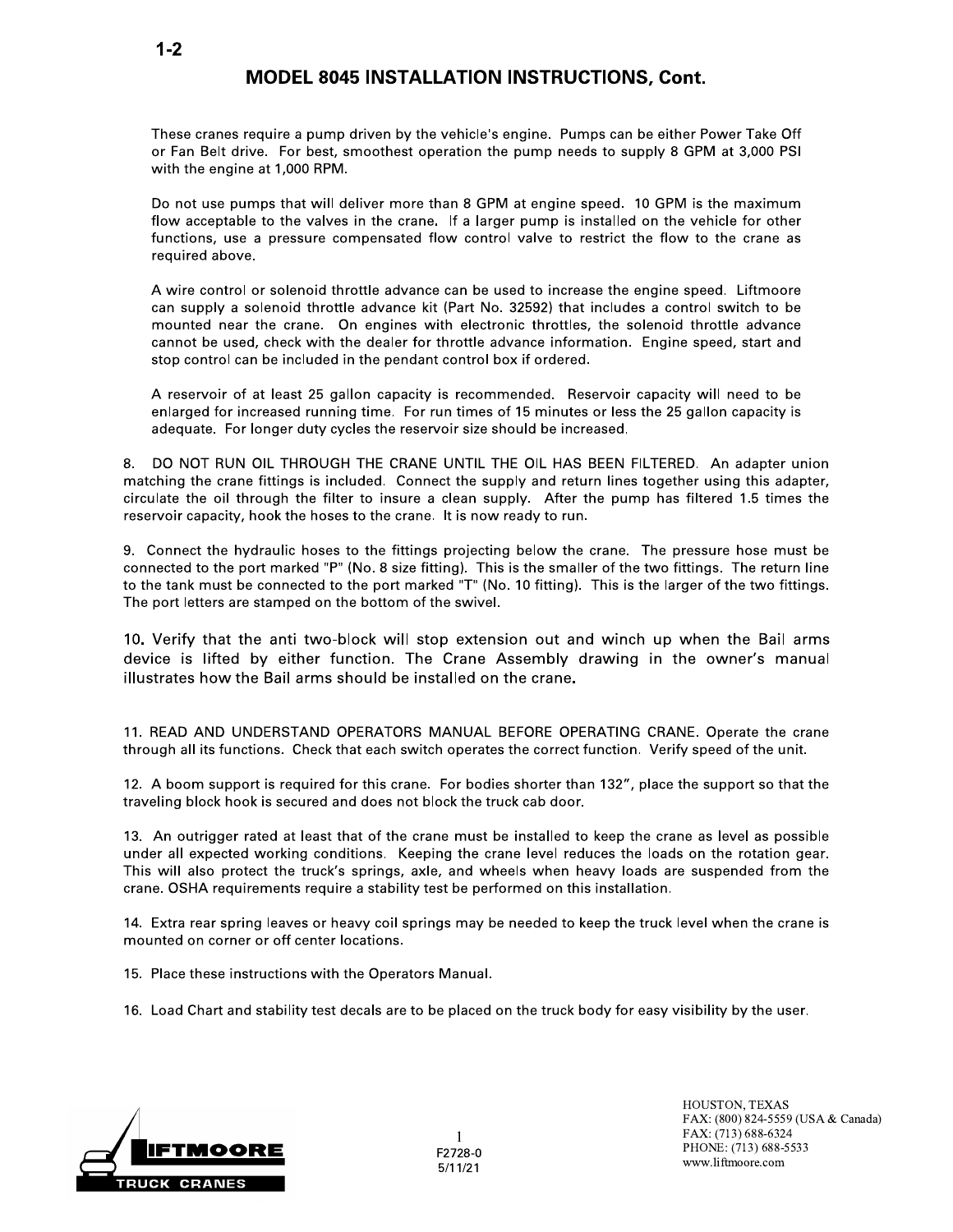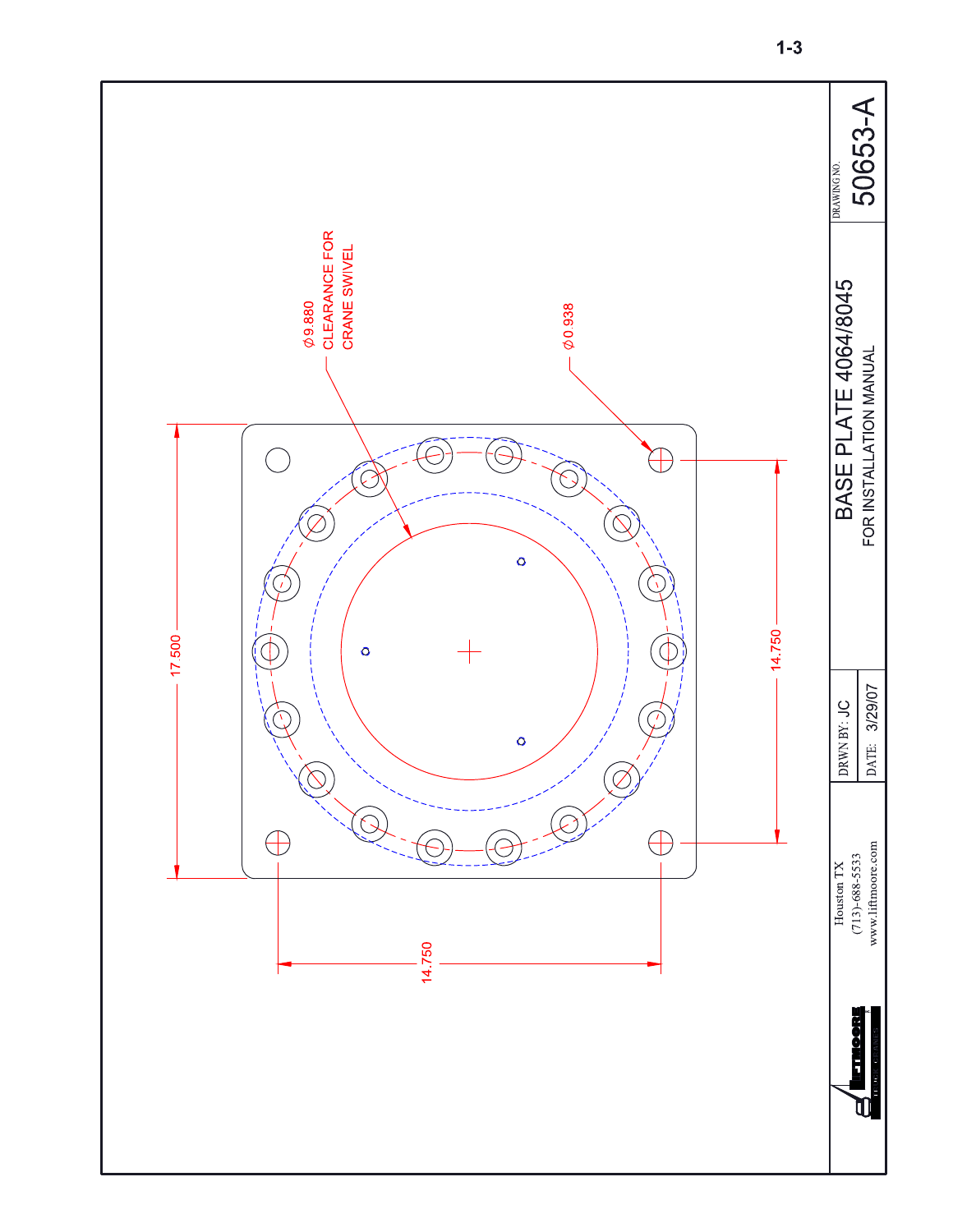